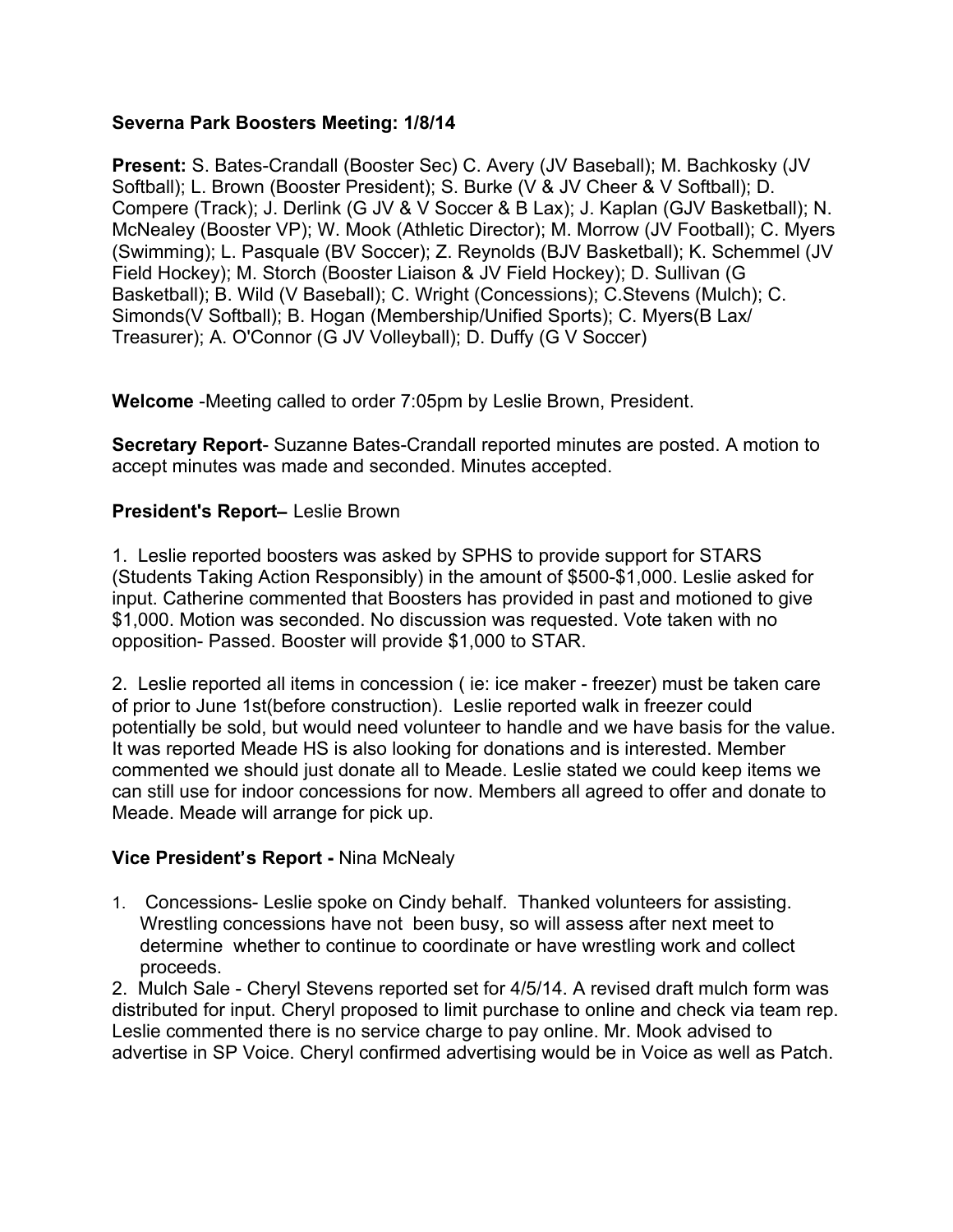Discussion regarding cost-delivery-profit- Leslie provided feedback from last years drivers. Last years cost including fuel fee (2.14/bag). Confirmed no onsite Sales. Cost \$5/bag with a 15 bag min for delivery. Group discussed many people order minimum in order to get delivery so reducing min may reduce overall orders. Teams will receive \$1 for each bag sold. Mr. Mook was asked if he could have coaches present. Cheryl passed around a sign up sheet. Group discussed staggering team volunteer hours and separate boy sports to ensure all hours have boys for lifting. Cheryl asked for volunteers for (advertising/coord of delivery/supplies/cleanup/light refreshments).

**Treasurer**'**s Report** – Catherine Myers sent report prior to meeting. No questions were raised. If any questions come up contact Catherine.

**Membership Report -** Becky Hogan reported membership is slow. Encouraged online membership. Winter sports are only at 30%membership.

**Booster Representative Liaison Report** – Mary Storch reported Email distro has been fixed.

Website Report – Tara Glick not present. Leslie reported working on vendor lists. If you have vendors please email Tara directly.

#### **Athletic Director**'**s Report -** Mr. Mook reported:

1. Light bulbs delivered 12/20/13 however due to lack of custodian this week were not installed. Mr. Mook reported he was just informed today that BOE is now paying for and installing all New Lights. Mr. Mook will try to return the lights ordered.

2. Sprigging at Kinder - Boosters has been asked by SPHS Principal Bathras to pay for sprigging of 2 Bermuda fields at Kinder. A one time cost to Boosters of approx \$16,000 GH will assume maintenance. SP will have to line fields and recommendation to purchase and leave liner etc onsite. Question regarding which fields will be turfed was asked, however Mr. Mook does not have detailed information at this time. Turf is however slated to be installed by April 2014. Booster will need to vote on paying for sprigging, however it was decided to wait until Mr. Mook has more accurate costs (likely May 2014) Funds would be needed late summer or early fall.

**Administration Report** – Mr. Smith not present- no report.

#### **Action Items-**

Tara has started tabs on website and vendor contacts are being received. Will continue to add vendors as received.

Varsity letter process- Leslie and Mr. Mook have mtg scheduled to begin to establish process.

Winter concessions scheduled were posted.

Leslie notified Boys Varsity Basketball need for new Booster Rep.